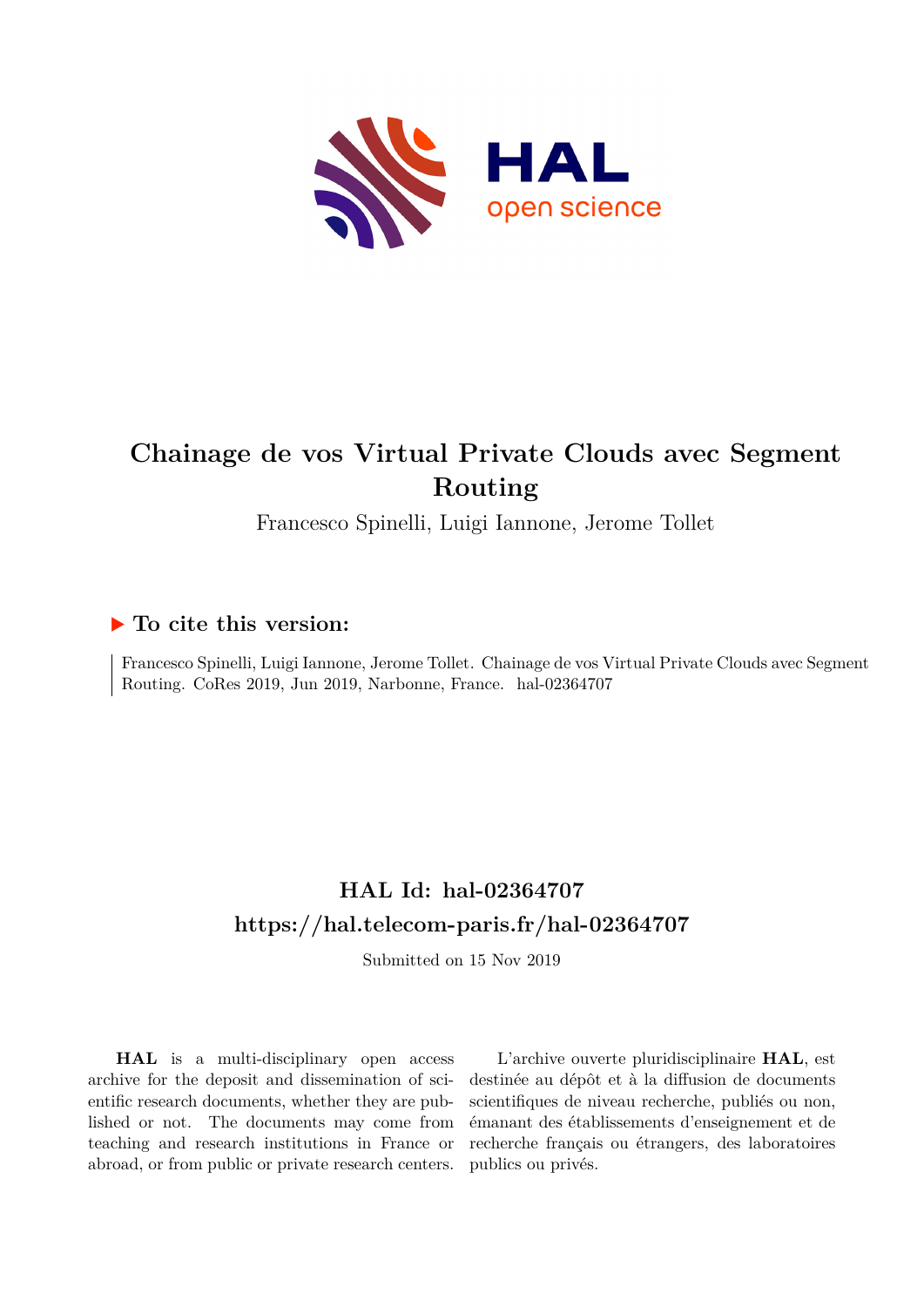# *Chainage de vos Virtual Private Clouds avec Segment Routing*

Francesco Spinelli<sup>1</sup> et Luigi Iannone<sup>1</sup> et Jerome Tollet<sup>2</sup>

<sup>1</sup>*LINCS, Telecom ParisTech, 23 avenue d'Italie, 75013 Paris* <sup>2</sup>*Cisco Systems Inc, 11 Rue Camille Desmoulins, 92130 Issy-les-Moulineaux*

Au cours des dernières années, à coté du Cloud Computing, la virtualisation des fonctions de réseau (NFV) est devenue l'un des paradigmes les plus intèressants du monde des ICT, donnant lieu à des scénarios inexplorés et à de nouvelles fonctionnalités telles que Service Chaining. Ce dernier est la capacité où les paquets sont dirigés à travers une séquence de services sur leur chemin vers la destination. Ces services pourraient également etre situés dans différentes régions de cloud public, nous permettant ainsi d'exploiter pour la première fois une approche multi-cloud. Le nouveau protocole de routage par segment pour IPv6 (*Segment Routing – SRv6*) est un moyen efficace d'enchainer les services. Dans ce contexte, nous avons commencé à étudier comment créer une configuration multi-cloud dans Amazon Web Services afin de fournir un chainage de services. Dans un premier temps, nous avons déployé, au sein d Amazon Virtual Private Cloud, un routeur logiciel compatible avec le routage par segment appelé *Vector Packet Processing* (VPP). Ensuite, nous avons automatisé son déploiement avec Terraform, un outil pour d'orchestration. Ensuite, profitant de nos scripts, nous avons répété la meme configuration dans diffèrentes régions d'Amazon, en les connectant ensemble via le SRv6. Enfin, nous avons lancé une première campagne de mesures étendue, en examinant en particulier l'impact de la présence de VPP et SRv6 sur les performances globales d'Amazon Web Services.

Mots-clefs : Segment Routing, Cloud Computing, Virtual Private Clouds, AWS,IPv6, VPP, NFV, Software Routers.

#### 1 Introduction

Nowadays, the implementation of Software Defined Networks (SDN) and Network Function Virtualization (NFV) in real infrastructures gives us the possibility to explore both new scenarios and new paradigms such as *Multi-Cloud* configurations and Service Chaining. The latter is becoming more and more popular because it is changing how to handle traffic flows, automating the setting up of virtual network connections [cen]. Instead, we refer to *Multi-Cloud* as the possibility to connect two, or more, Public Cloud Regions together, even belonging to different Cloud Providers, with benefits on both security and performance [LB17]. We started to explore these new possibilities, showing the results from our first measurements campaign using a simple Multi-Cloud configuration. In Figure 1 we show at high level the topology we used for our initial experiments: we have deployed a simple point to point topology, in which we connect a maximum of two regions belonging to the same Cloud Provider. Recently, with the development of Segment Routing per IPv6 [C. 18], a new way to perform Service Chaining has risen. This new protocol, from now on SRv6, allows a source node to steer a packet through a ordered list of segments, encoded as IPv6 addresses. This list is stored inside the new Segment Routing Header (SRH), which is part of the IPv6 header [ea18]. Every segment is associated with a function called at a specific location in the network. A function could be for instance a VNF like a firewall or just an action like decapsulation or forwarding of the packet. Furthermore, SRv6 provides also the possibility to exploit *Quality of Service*, allowing to steer packets through paths with constraints in throughput or latency. Since we are also interested in performance, we decide to use Vector Packet Processing (VPP) to bring SRv6 inside AWS. VPP is a framework for building high-speed data plane functionalities in software [L. 18], taking advantages of general-purpose CPU architectures. It is written in C and it is completely defined in user space. It exploits kernel-bypass techniques, leveraging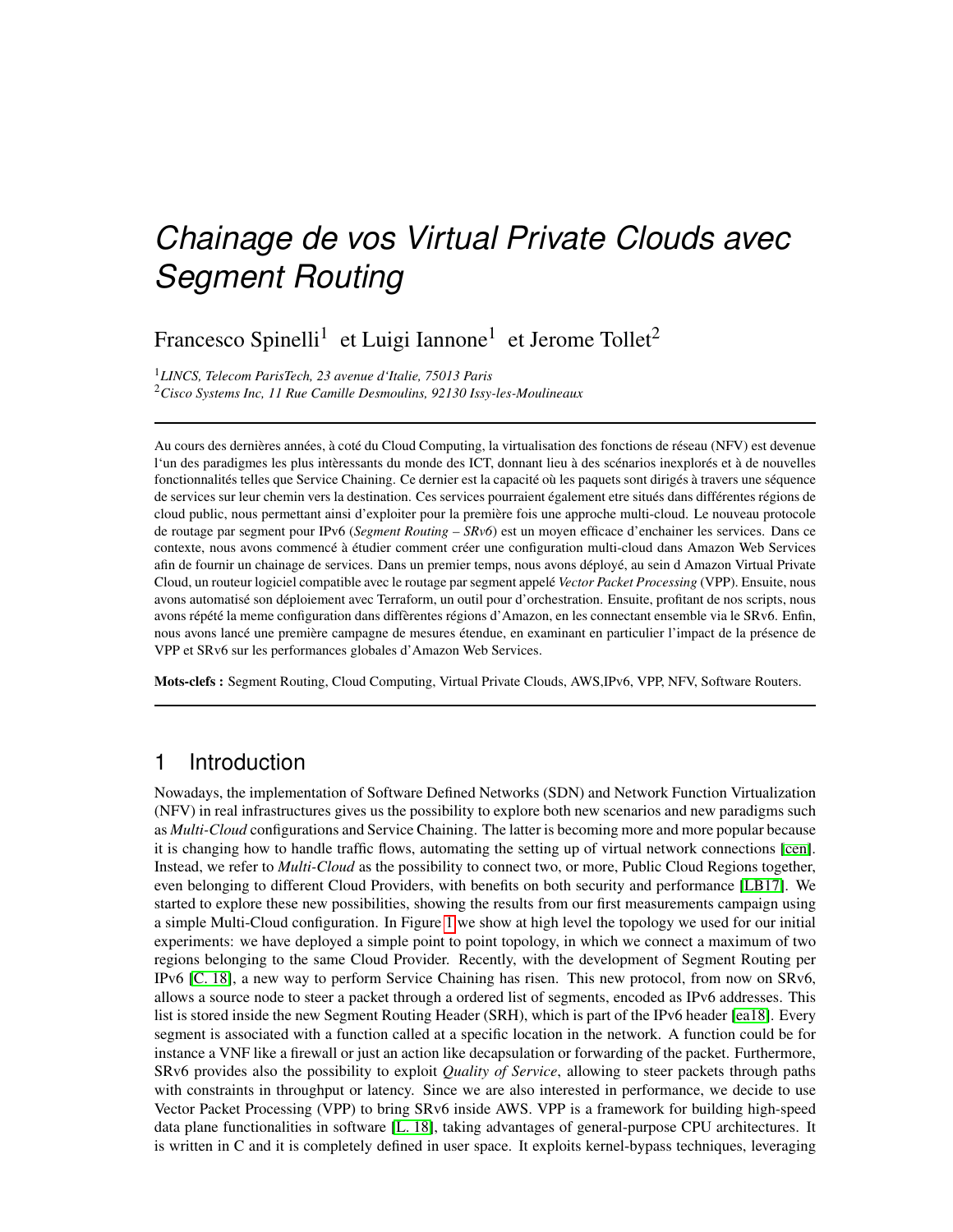

Figure 1: Simplified view of our initial topology. The AWS Regions explored are *Paris, London, Ireland, Oregon, Sao Paolo, Tokyo, Sidney.*

for instance on DPDK and Netmap, and its main feature is the effective processing of batch of packets using techniques such as *Multi-Loop*, *Data prefetching* and *Direct Cache Access*, among the others [L. 18]. In our setup we used VPP version 18.04. Taking a look among all the Public Cloud Providers, we have decided to perform our deployment and experiments inside Amazon Web Services (AWS) [AWSa] Cloud environment for two main reasons. The first reason is because Amazon implements a feature called *Virtual Private Clouds* [AWSb], which allows the user to define a virtual network logically isolated from the others with benefits on security, easiness of deployment and flexibility. In fact, when creating a VPC, the user could specify a whole set of characteristics such as, for example, the IP addresses range to allocate, subnets, firewalls and route tables. In Figure 1 we show, at high level, that in each VPC we deploy two virtual machines: *i)* a VPP machine, which allows the SR connectivity; *ii)* a Client or Server machine (representing the service to be chained). The second reason is that AWS offers the possibility to allocate more than one IPv6 address per Network Interface Card (NIC), giving us the opportunity to use VPP's SRv6 implementation, which is at the moment constrained on using at least two IPv6 address per NIC. Furthermore, to automate the deployment of VPP inside AWS, we have decided to use Terraform [Has], a cloud orchestrator tool. It exploits the paradigm of *Infrastructure as Code*, allowing to describe the components of a cloud provider, such as VPCs, subnets, instances and route tables through a proprietary programming language called *HashiCorp Configuration Language*. Moreover, Terraform is *Cloud Agnostic*, which means that the same script could be reused also with other Cloud Providers, allowing us the possibility to bring our script in different Cloud environment. We made our Terraform script available to the community together with the instructions needed to create our environment [vpp18].

#### 2 Related Work

Even though we are the first ones in measuring the SRv6 performance using VPP inside a *Multi-Cloud* configuration, in literature already exist some cases of SRv6 applications and measurements. For example, Abdelsalam et al. [ACF+17] work focuses on chaining VNFs which are SR-aware and SR-unaware, showing also a methodology for evaluating the performance. Another example is inside Ventre et al. [VTSF18] paper, in which they describe an SDN based approach for controlling SRv6 enabled networks. Finally, Lebrun et al.  $[L]$ C+18] implement in their paper a Software Resolved Network, which is an architecture similar to SDN made for enterprise networks. It is based on SRv6, since allows network operators to specify policies that control the network paths. Instead, focusing on the performance measurements, Lebrun et al. [LB17] work propose a first implementation of SRv6 inside the Linux kernel. Afterwards, they perform some measurements to evaluate their implementation, showing that SRv6 obtain 10% less performance with respect to plain IPv6 [LB17]. Furthermore, in [AVM+18], Abdelsalam et al. present a performance evaluation framework called SRPerf, which is able to evaluate different KPIs of Segment Routing such as throughput and latency. In their work, they noticed that in some cases there is a significant drop of SRv6 performance, compared to plan IPv6.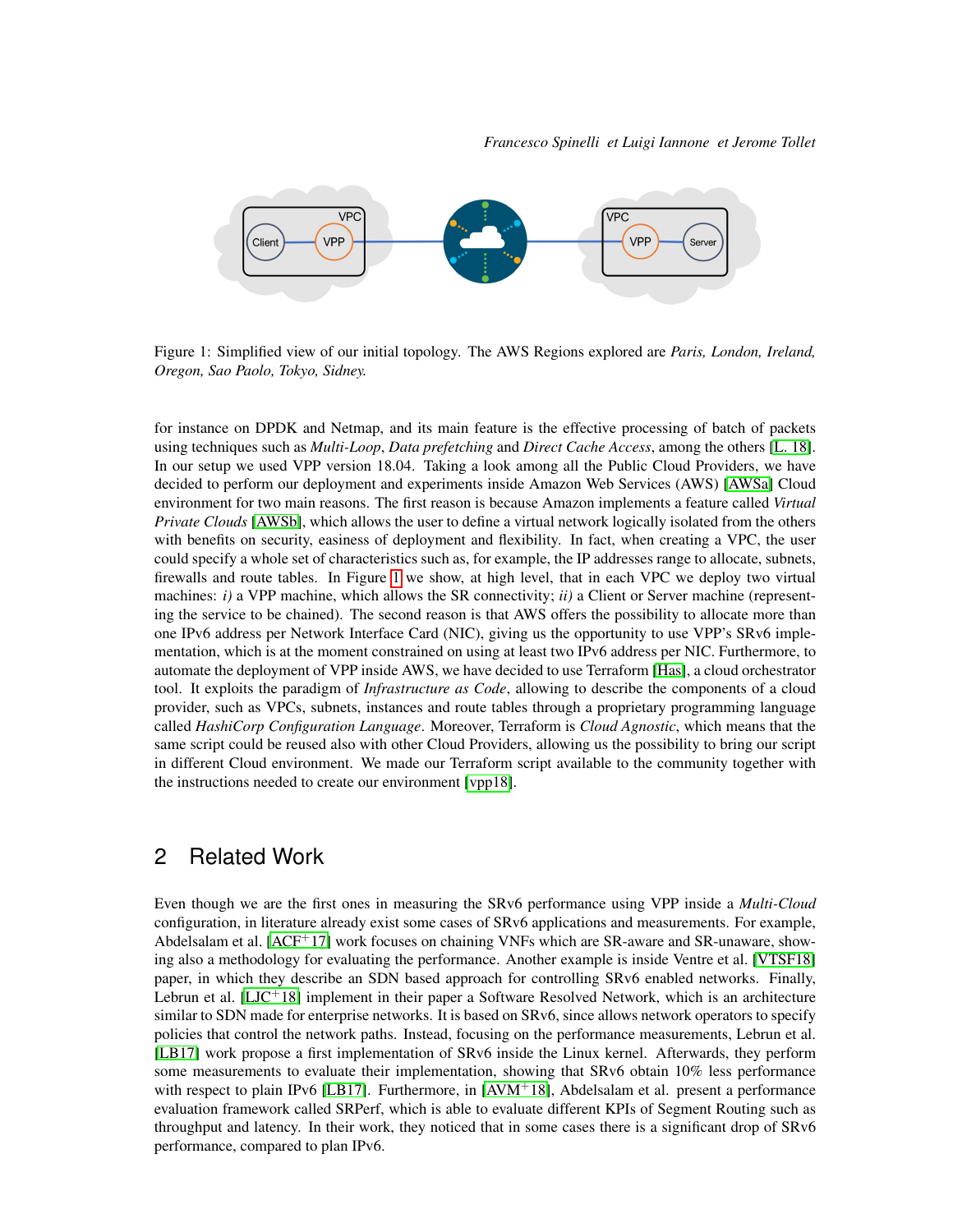



(a) Throughput evaluated with measurements lasting 20 seconds.For simplicity, with *sameAZ* and *diffAZ* we mean that the two VPCs are inside the same Region (hence we have maximum distance of  $\approx 100$ km).

Figure 2: Throughput and VPP overhead evaluation.

#### 3 Performance Experiments

Final start and start is the same start in the start of the seconds. For simplicity, with started the same Region (he have maximum distance of  $\approx$  100km).<br>
Figure 2: Throughp Figure 2: Throughp 120 cm maximum distance of For our measurements campaign, we deployed our configuration inside several Amazon's Regions, with the goal of evaluating what is the impact of using VPP and SRv6 compared to the native AWS network stack. Our experimental scenario consists in two different VPCs located either in the same region, or in two different regions, as highlighted in Figure 1. We are interested in three metrics: Throughput, with both TCP and UDP protocols, Round Trip Time (RTT) and Time To Live (TTL). These metrics are evaluated using the *Ping* and the *Iperf3* tools. The measurements take place on the client side and their mean comes with a 95% of confidence interval, therefore gathering relevant statistical accuracy. The traffic flows from the client to the first VPP machine, where the SRv6 protocol steers the packets towards the second VPP machine, and finally to the Server. Furthermore, we take also in account the case without VPP machine, sending the traffic directly from the Client to the Server, using IPv4 addresses. Our main hub is the Paris Region, which therefore is always our Client side. The choice of the regions is driven by both the distance and age of construction of the corresponding data-center. We deploy VPP and our configuration inside seven different Amazon's region (Paris, London, Ireland, Oregon, Sao Paolo, Tokyo, Sidney) obtaining nine different combinations, since we also perform several Intra-Cloud measurements where the two VPCs are inside the same Region. Furthermore, AWS gives the possibility to allocate a range of different hardware, depending on the user's goal. We decided to use the general purposes *m5.2xlarge type* for all of our Virtual Machines, obtaining hence a maximum network speed of 10 Gbps. In Figure 2a we portrait the throughput evaluated with measurements lasting 20 seconds. In the UDP scenario, in both cases the two flows, characterized by the VPP presence or not, saturate the link at 10 Gbps, even though with VPP we achieve a slight gain overall. Instead, inside the TCP scenario we have obtained different results. Amazon uses a shaper that slows down our TCP flows rate at maximum 5 Gbps. Moreover, the throughput has two different behaviours. Firstly, the more the two VPCs become distant from each other, the more the throughput for both types of flows decreases. This is explained by the TCP throughput dependency on RTT. Secondly, when the two VPCs are closer we notice that the throughput evaluated without VPP clearly outperforms the one using VPP. This is justified by the overhead introduced by the presence of the VPP module. The latter, shown in Figure 2b, is caused in a small part by the processing time of VPP, but it is mainly caused by the different path taken by VPP packets inside the VPC. In fact, when a packet is ejected from the client Virtual Machine, it has to go firstly to the VPP machine, where it is encapsulated in an IPv6 packet and then finally it goes outside of the VPC. Afterwards, when it arrives at the destination VPC, it has to do again the previous steps, resulting in a longer RTT. In few cases, when the two VPC are particularly distant from each other, it also happens that SRv6 performs very different paths through Internet from the IPv4 path.